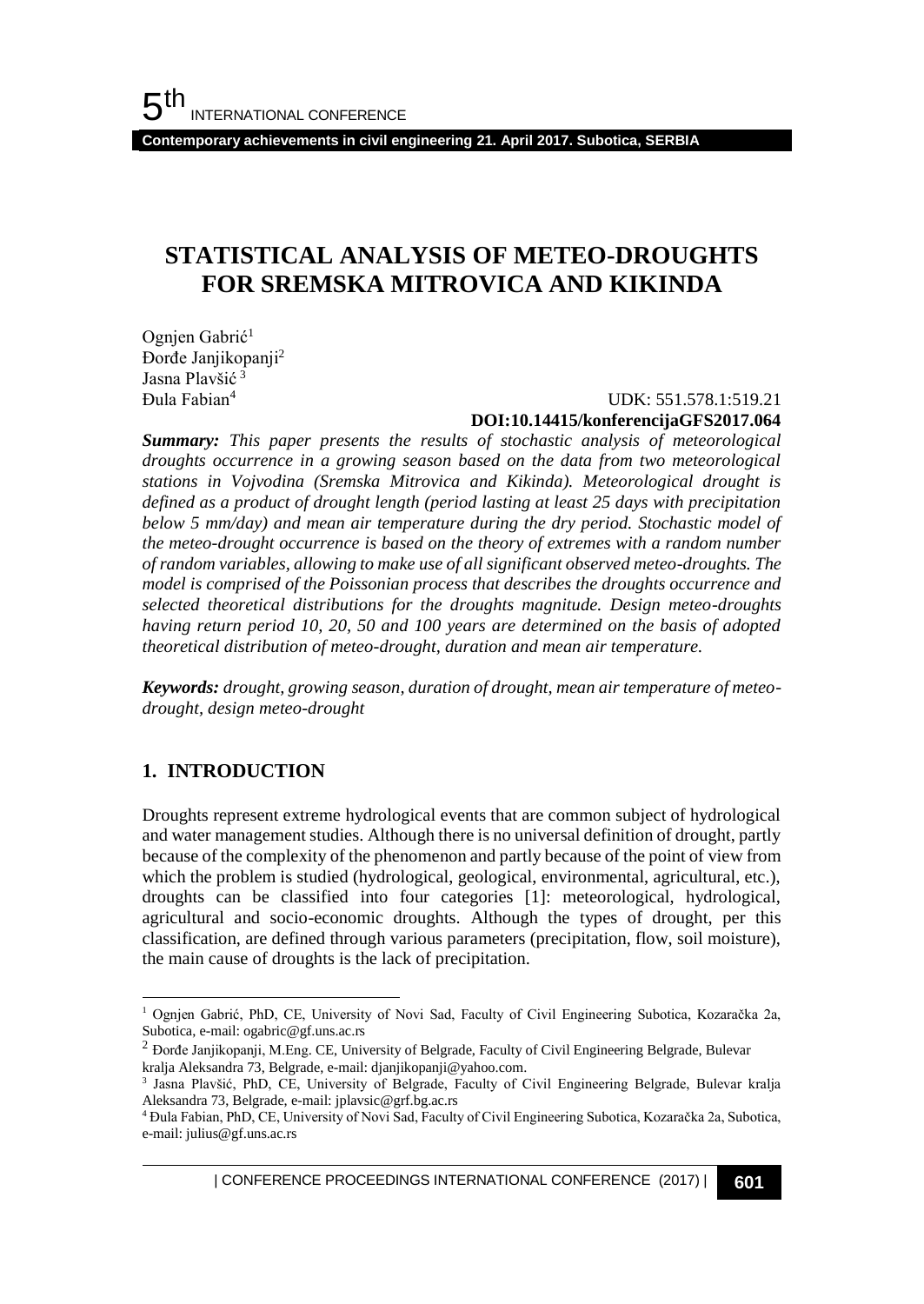# $5$ . међународна конференција **Савремена достигнућа у грађевинарству 21. април 2017. Суботица, СРБИЈА**

This paper analyzes meteorogical droughts (or shortly meteo-droughts) during the growing season (from April  $1<sup>st</sup>$  to September  $30<sup>th</sup>$ ) for two meteorological stations in Vojvodina: Sremska Mitrovica and Kikinda. The applied method is primarily intended for the needs of agriculture and meteorology and it was developed by Professor Zelenhasić [2], [3].

### **2. DEFINITION OF METEO-DROUGHTS**

The meteo-drought,  $Z$  (day  $\cdot {}^{0}C$ ), is defined as the product of drought duration,  $T$  (days), and mean air temperature over the drought duration  $y$  (<sup>0</sup>C) [2]:

$$
Z = T \cdot y \tag{1}
$$

The drought duration is the duration of a dry spell in which days with precipitation smaller than 5 mm are treated as dry days because such a small amount of precipitation is insignificant for the roots of most crops. Drought duration of 25 and more days is adopted as a critical threshold, for which the distribution of meteo-droughts is estimated and design droughts with different probabilities of occurrence are derived.

According to this method, the stochastic process of the meteo-droughts is defined with 10 characteristic parameters [2]: meteo-drought *Z,* drought duration *T,* mean air temperature *y* throughout the drought duration, beginning of meteo-drought *τb,* end of meteo-drought  $\tau_e$ , mid-point  $\tau = (\tau_b + \tau_e)/2$ , ordinal number of meteo-drought in growing season *n*  $(n = 1, 2, 3,...)$ , total number of meteo-droughts in growing season *k*  $(k = 0, 1, 2,...)$ , the greatest meteo-drought in growing season  $\sup\{Z_n\}$ , time of occurrence of the greatest meteo-drought *τsupZ*. Occurence of meteo-droughts in a growing season and their describing parameters are shown schematically in Figure 1.



*Figure 1: Occurrence of meteo-droughts during a growing season and their describing parameters [2]*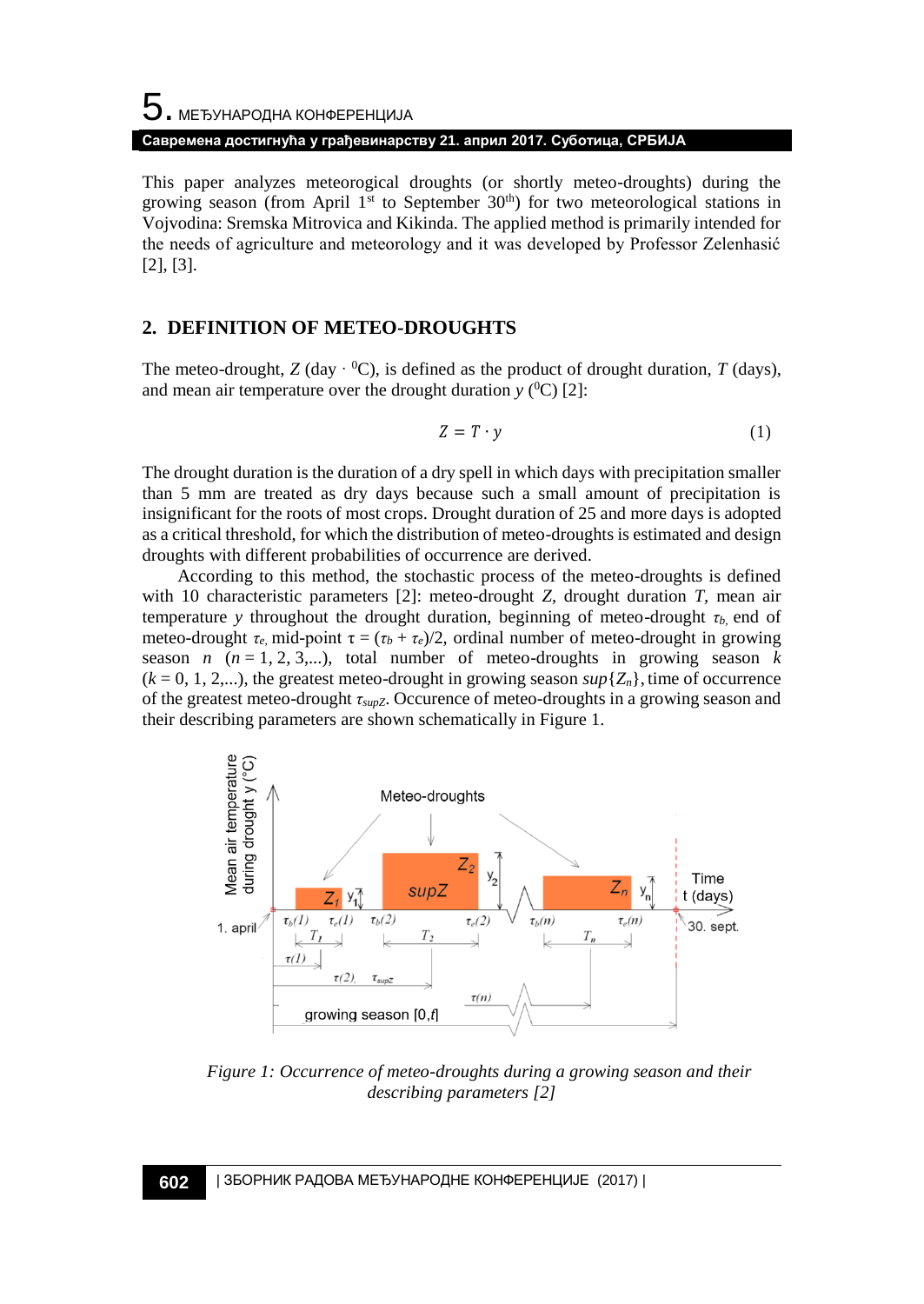#### **Contemporary achievements in civil engineering 21. April 2017. Subotica, SERBIA**

# **3. METHODOLOGY**

The methodology for developing distributions of the meteo-droughts includes the following steps: (1) preparatory analysis, in which statistical tests are applied to the available data sets to test whether they are suitable for statistical analysis, (2) identification of the distribution of meteo-droughts *Z*, (3) identification of distributions of drought duration *T* and mean temperature *y*, and (4) construction of design droughts.

## **3.1. Tests for randomness and homogeneity**

The sample for the statistical analysis is created by extracting the drought events and their parameters during the growing season in each year of observations. The threshold for the drought duration is set at 25 days. Each sample should represent a sample of independent and identically distributed variables and the appropriate statistical tests need to be undertaken to confirm these assumptions.

The samples are tested for homogeneity by two nonparametric tests (Mann-Whitney and Kolmogorov-Smirnov tests). The runs test is applied to test the randomness of sample data [4]. Both tests are applied at the 5% significance level.

# **3.2. Distribution of the meteo-droughts**  $F(z)$

Statistical analysis of the maximum meteo-droughts is performed by means of the peaks over threshold (POT) method [5], which considers all extreme values of the meteodroughts that exceed a given threshold. Generally, this is an advantage of this method over the annual maxima method, with which only the annual maximum values are included in the statistical analysis and which neglects the fact that there can be more than one extreme value in some year that exceeds annual maxima in other years.

Statistical analysis with the POT method is performed in three steps:

1. fitting the distribution of the number of occurrences of meteo-droughts (i.e. the number of exceedances of meteo-drought magnitude over the chosen threshold) during the growing season,

2. fitting the distribution of the meteo-drought exceedances, and

3. combining the above two distributions into the distribution of the maximum meteodrought in the growing season.

## **3.2.1. Distribution of the number of exceedances**

The number of the exceedances of meteo-droughts, *k*, in the growing season depends on the selected threshold. Generally, the number of meteo-droughts decreases with increasing threshold and consequently the number of years in which no meteo-droughts occur in the growing season increases. After counting the exceedances of meteo-droughts over the threshold in each year, the mean number of exceedances  $\bar{k}$  and its variance  $S_k^2$  are calculated:

$$
\bar{k} = \frac{1}{N} \sum_{i=1}^{N} k_i, \ S_k^2 = \frac{1}{N-1} \sum_{i=1}^{N} (k_i - \bar{k})
$$
 (2)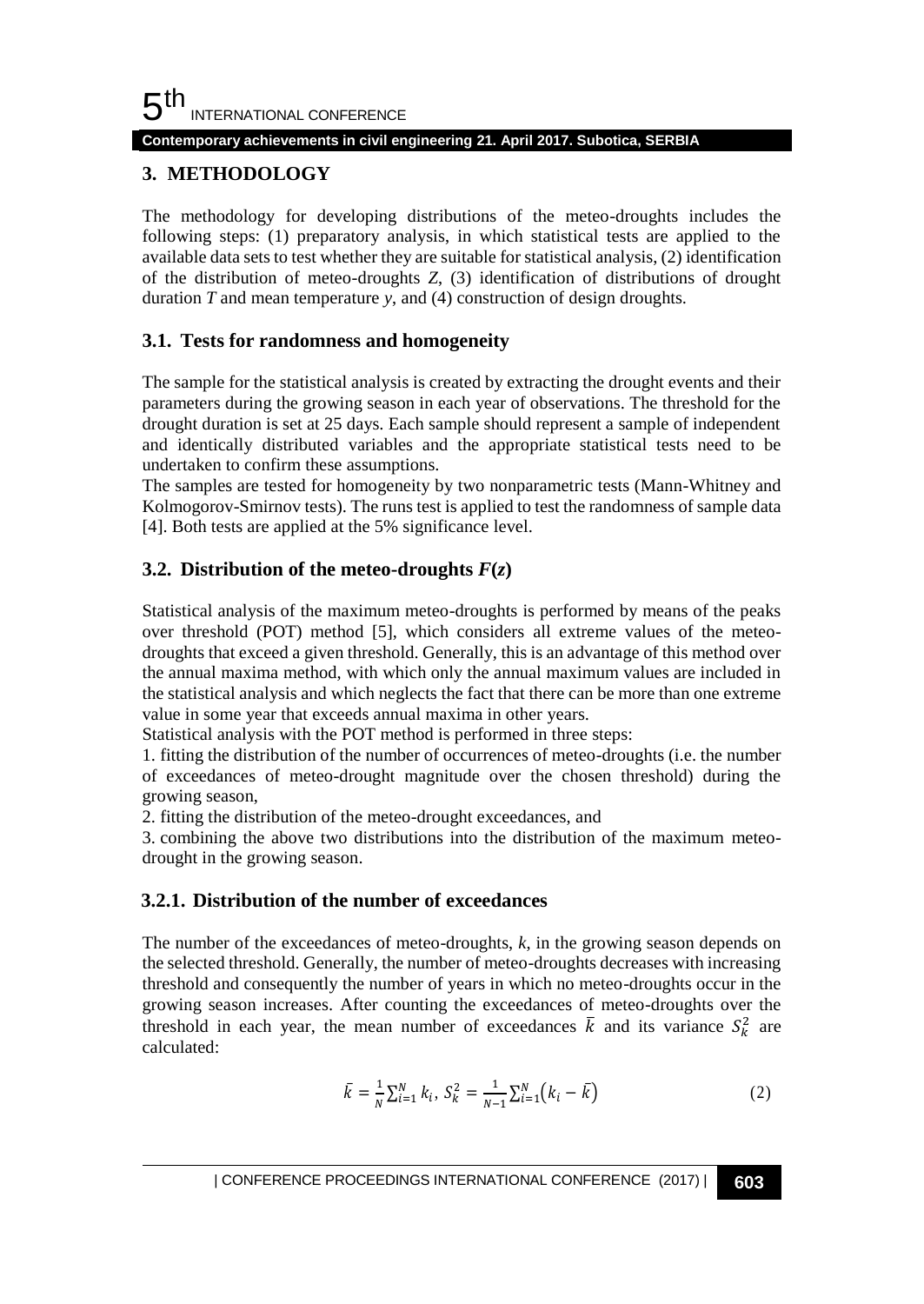# $\mathbf 5$ . међународна конференција **Савремена достигнућа у грађевинарству 21. април 2017. Суботица, СРБИЈА**

where *N* is the number of years in the observation record, and  $k_i$  is the number of exceedances in the growing season of year *i*.

The number of exceedances is a discrete random variable. Theoretical distribution for the number of exceedances can be chosen based on the value of the dispersion index *I*, defined as:

$$
I = \frac{s_k^2}{\bar{k}}\tag{3}
$$

For binomial distribution  $I \leq 1$ ; for the Poisson distribution  $I = 1$  (in practice the Poisson distribution is a good fit for  $0.8 < I < 1.2$ ) and for negative binomial distribution  $I > 1$ .

#### **3.2.2. Distribution of exceedances**

The magnitude of meteo-droughts  $Z$  that exceed the chosen threshold  $Z_b$  is an exceedance and a continuous random variable defined as:  $U = Z - Z_b$ . Cumulative distribution function of the exceedances,  $H(u)$ , is given with:

$$
H(u) = H(Z - Z_b) = P\{U \le u\}
$$
 (4)

Different theoretical distributions can be used to fit the distribution of exceedances. The most commonly used are the exponential, Weibull and general Pareto distributions. In this study, exponential and Weibull distributions are considered.

The empirical distribution of the exceedances is estimated using the Weibull plotting position formula. The goodness-of-fit between the theoretical and empirical distributions is evaluated on the basis of the Cramer-von Mieses test and the Kolmogorov-Smirnov test at the 5% significance level.

#### **3.2.3. Distribution of the greatest meteo-drought in the growing season**

The annual maximum meteo-drought over the growing season is a random variable *Z*, defined as the maximum of a random number *k* of exceedances *U* in the growing season:

$$
Z = Z_b + max\{U_j; j = 1, 2 \dots k\}
$$
 (5)

The cumulative distribution function of the annual maximum meteo-droughts,  $F(z)$ , given with:

$$
F(z) = P\{Z \le z\} \tag{6}
$$

is defined only for values above the threshold, i.e.  $z > Z_b$ . General expression for  $F(z)$  is derived by combining the distributions of the number and magnitude of exceedances:

$$
F(z) = p_0 + \sum_{k=1}^{\infty} p_k [H(z - Z_b)]^k
$$
 (7)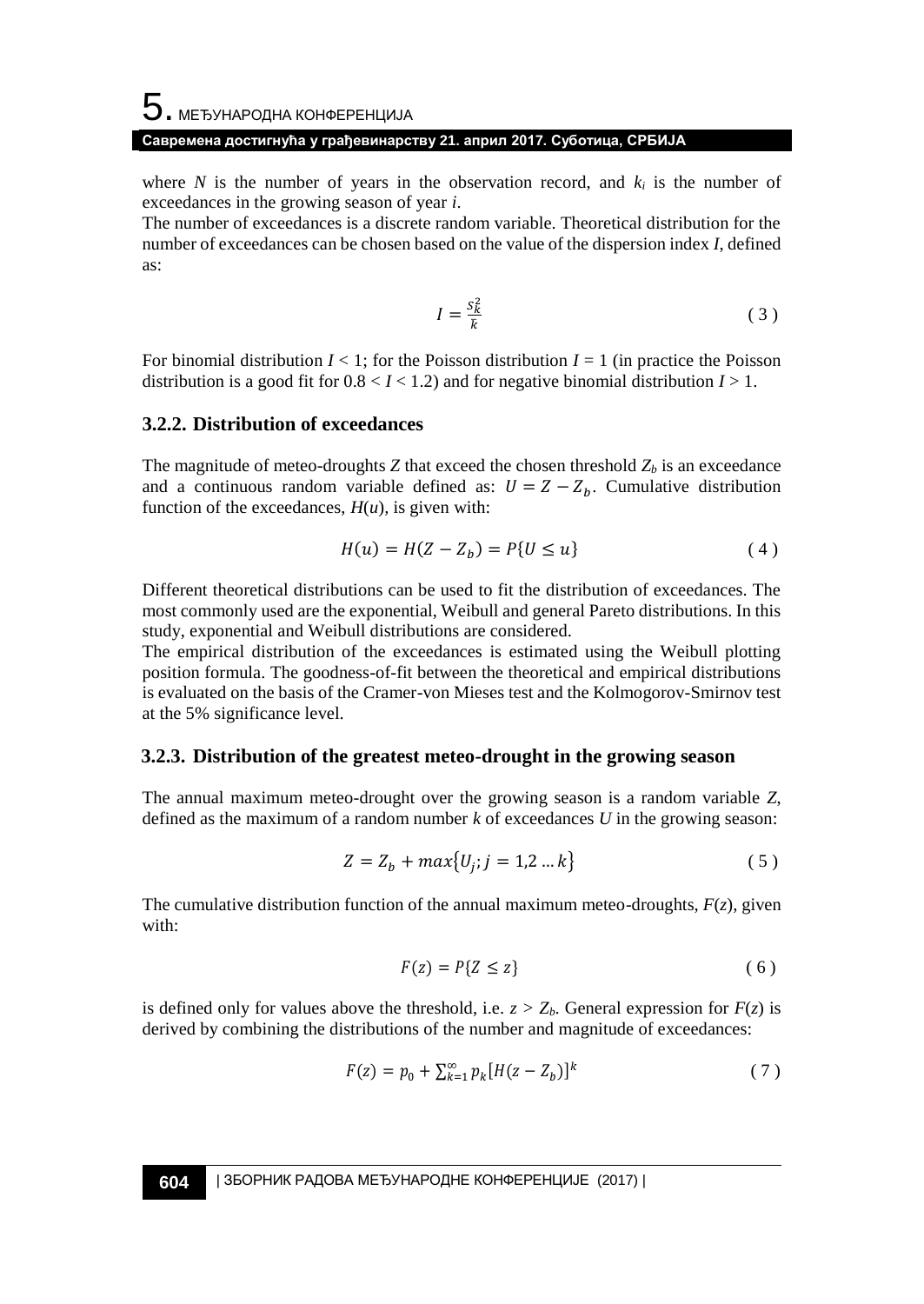#### 5 th INTERNATIONAL CONFERENCE

#### **Contemporary achievements in civil engineering 21. April 2017. Subotica, SERBIA**

Depending on the type of distribution for the number of exceedances and type of distribution for magnitude of exceedances, the above general expression can be simplified. For the Poisson-Weibull combination, the above equation reduces to:

$$
F(z) = \exp\left\{-\lambda \exp\left[-\left(\frac{z-z_b}{\alpha}\right)^{\beta}\right]\right\} \tag{8}
$$

and for the binomial-Weibull combination one obtains:

$$
F(z) = \left[1 - p \exp\left\{-\left(\frac{z - z_b}{\alpha}\right)^{\beta}\right\}\right]^a \tag{9}
$$

In the previous equations,  $\lambda$ , p and a are the parameters of the corresponding discrete distributions, and  $\alpha$  and  $\beta$  are the parameters of the Weibull distribution. Equations for the combination of the same discrete distributions with the exponential distribution for the exceedances are obtained for  $\alpha = 1$ .

## **3.2.4. Empirical distribution of the greatest meteo-drought in the growing season**

Over the record of *N* years, some years may not contain any meteo-droughts. The number of droughts within the growing season depends on the threshold set for the duration of dry spell. From the statistical point of view, a sample of *N* experiments in which only the values exceeding the given detection threshold are recorded, while the values below the threshold are not recorded, is referred to as the censored data sample. Distribution of the censored data sample is obtained from the total probability theorem taking into account the probability  $p_0$  that a recorded value would be below the threshold. If *N'* out of *N* experiments yield data above the detection threshold, then:

$$
p_0 = \frac{N - N'}{N} \tag{10}
$$

If  $G(x)$  denotes the conditional distribution obtained from N' data values above the detection threshold, the unconditional distribution is then given with:

$$
F(x) = p_0 + (1 - p_0)G(x)
$$
 (11)

In accordance with the above, empirical distribution of the greatest meteo-drought in the growing season is estimated like:

$$
F_{emp} = p_0 + (1 - p_0) \cdot F'_{emp} \tag{12}
$$

where  $F_{emp}'$  is the empirical distribution of the observed droughts with duration of at least 25 days, described using the Weibull plotting position formula:

$$
F'_{emp}(z_j) = \frac{j}{N'+1}, \ j = 1, 2, ..., N'
$$
 (13)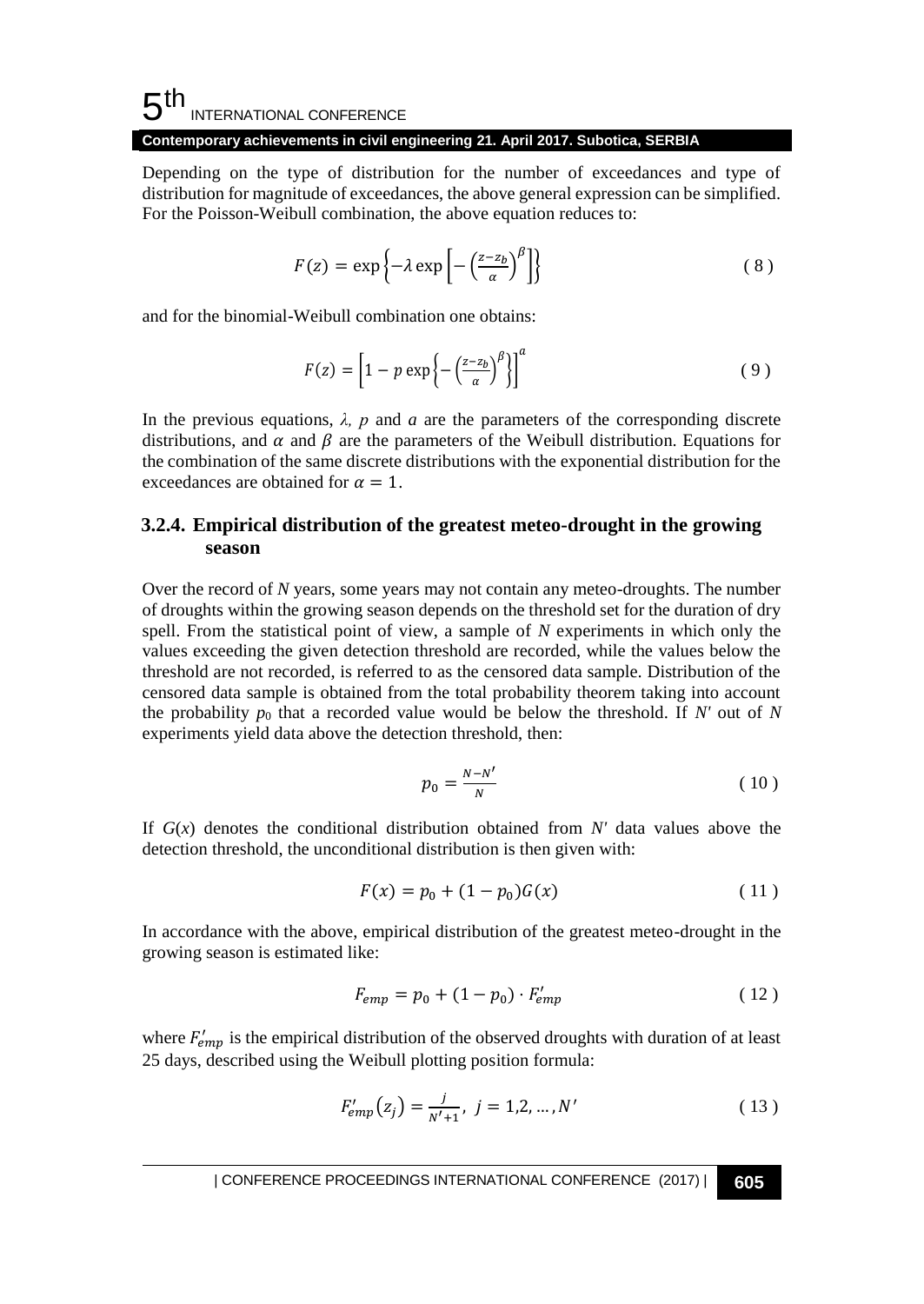# 5. МЕЂУНАРОДНА КОНФЕРЕНЦИЈА **Савремена достигнућа у грађевинарству 21. април 2017. Суботица, СРБИЈА**

where *N'* is the number of uncensored data, i.e. the number of droughts with duration of at least 25 days, and *j* is the ordinal number of data in the ordered sample of *N'* data. With defined empirical and theoretical distributions of the greatest meteo-drought, goodness-of-fit is tested using the same statistical tests used for fitting the distribution of the magnitude of exceedances.

# **3.3. Distributions of the drought duration**  $G(t)$  **and mean temperature**  $\Phi(y)$

Drought duration, *T,* and mean air temperature, *y,* of a meteo-drought are also random variables. Their distributions are needed to construct design meteo-droughts for selected probability of occurrence. Analysis of maximum duration *T* or temperature *y* is performed here also by means of the peaks over threshold method, analogously to identifying the distribution of the maximum meteo-droughts *Z* in the growing season.

### **3.4. Deriving design meteo-droughts**

Design meteo-droughts are meteo-droughts of a given probability of occurrence or return period *n*. In this paper, return periods of  $n = 10$ , 20, 50 and 100 are considered. Design meteo-droughts are constructed by finding pairs  $(Z_n, T_n)$  and  $(Z_n, y_n)$  through the following steps [2]:

- 1. Quantiles of *n*-year meteo-drought  $(Z_n)$ , duration  $(T_n)$  and mean temperature during the drought  $(y_n)$  are estimated.
- 2. The following corresponding values are then calculated:  $y_a = \frac{z_n}{T_a}$  $rac{Z_n}{T_n}$  and  $T_b = \frac{Z_n}{y_n}$  $\frac{2n}{y_n}$ . These values determine two rectangles (Figure 2), each having the area representing the nyear drought *Zn*.
- 3. By averaging the sides of two rectangles, new rectangle ABCD is obtained representing the design *n*-year meteo-drought, with sides equal to:

$$
T_r = \frac{1}{2y_a} [T_n y_a - T_b y_n + \sqrt{(T_b y_n - T_n y_a)^2 + 4y_a T_b Z_n}], y_r = \frac{Z_n}{T_r}
$$
(14)



*Figure 2: Construction of the design meteo-drought illustrated for the example of the 10-year drought as proposed by Zelenhasić [2]*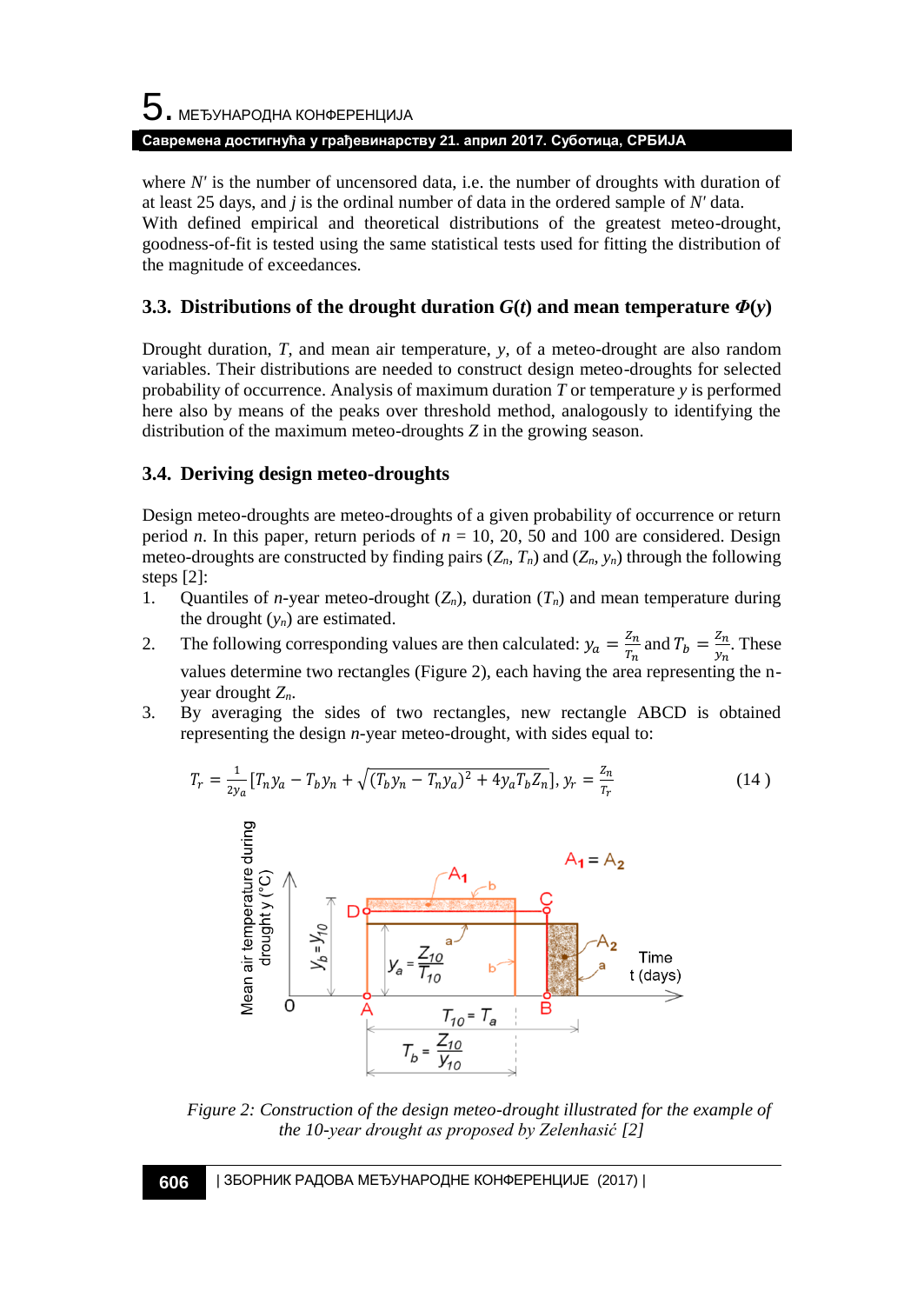5 th INTERNATIONAL CONFERENCE

**Contemporary achievements in civil engineering 21. April 2017. Subotica, SERBIA**

# **4. RESULTS**

Mean daily temperature and daily precipitation data from meteorological stations Sremska Mitrovica (from 1949-2010) and Kikinda (from 1961-2005), were available. Total number of meteo-droughts for Sremska Mitrovica station was 67, while there was 62 meteodroughts at Kikinda station.

For the homogeneity testing, original samples from two meteorological stations were split in two subsamples of similar size. Both tests have shown that the null hypothesis of homogeneity of the samples cannot be rejected at 5% significance level (Table 1).

| <b>Test</b>           | <b>Test statistic</b> | Sremska<br>Mitrovica | Kikinda |
|-----------------------|-----------------------|----------------------|---------|
|                       |                       | $-0.58$              | $-1.94$ |
| Mann-Whitney          | $u_{0.025}$           | 1.96                 | 1.96    |
|                       | U <sub>0.975</sub>    | $-1.96$              | $-1.96$ |
|                       | hypothesis accepted   | $H_0$                | $H_0$   |
|                       | $D_{\text{max}}$      | 0.132                | 0.339   |
| Kolmogorov<br>Smirnov | $D_{\rm kr}$          | 0.333                | 0.400   |
|                       | hypotesis accepted    | $H_0$                | $H_0$   |

*Table 1: Homogeneity test results*

The runs test has also confirmed the assumption of randomness of data. The result of this test, at 5% significance level, is shown in Table 2.

|           | Test statistic      | Sremska<br>Mitrovica | Kikinda |
|-----------|---------------------|----------------------|---------|
|           |                     | 0.39                 | $-0.13$ |
| Runs test | $K_{0.05}$          | 1.96                 | 1.96    |
|           | $k_{0.95}$          | $-1.96$              | $-1.96$ |
|           | hypothesis accepted | H٥                   | H٥      |

*Table 2: Runs test results*

The number of meteo-droughts greater than chosen threshold during the growing season represents a discrete variable.

Dispersion index for all samples in this study was smaller than 1, so that the Poisson or binomial distribution were adopted as the distribution of the number of exceedances. The binomial distribution showed better fit with the empirical distributions of the observed samples. The results of the goodness-of-fit tests are shown in Table 3.

The best fit between the empirical and theoretical distributions was obtained for meteodroughts exceeding threshold of  $Z_b = 450 \text{ day}^{\circ}\text{C}$ .

Goodness-of-fit testing is carried out by the Cramer-von Mieses and Kolmogorov-Smirnov tests at 5% significance level. The results are shown in Table 4.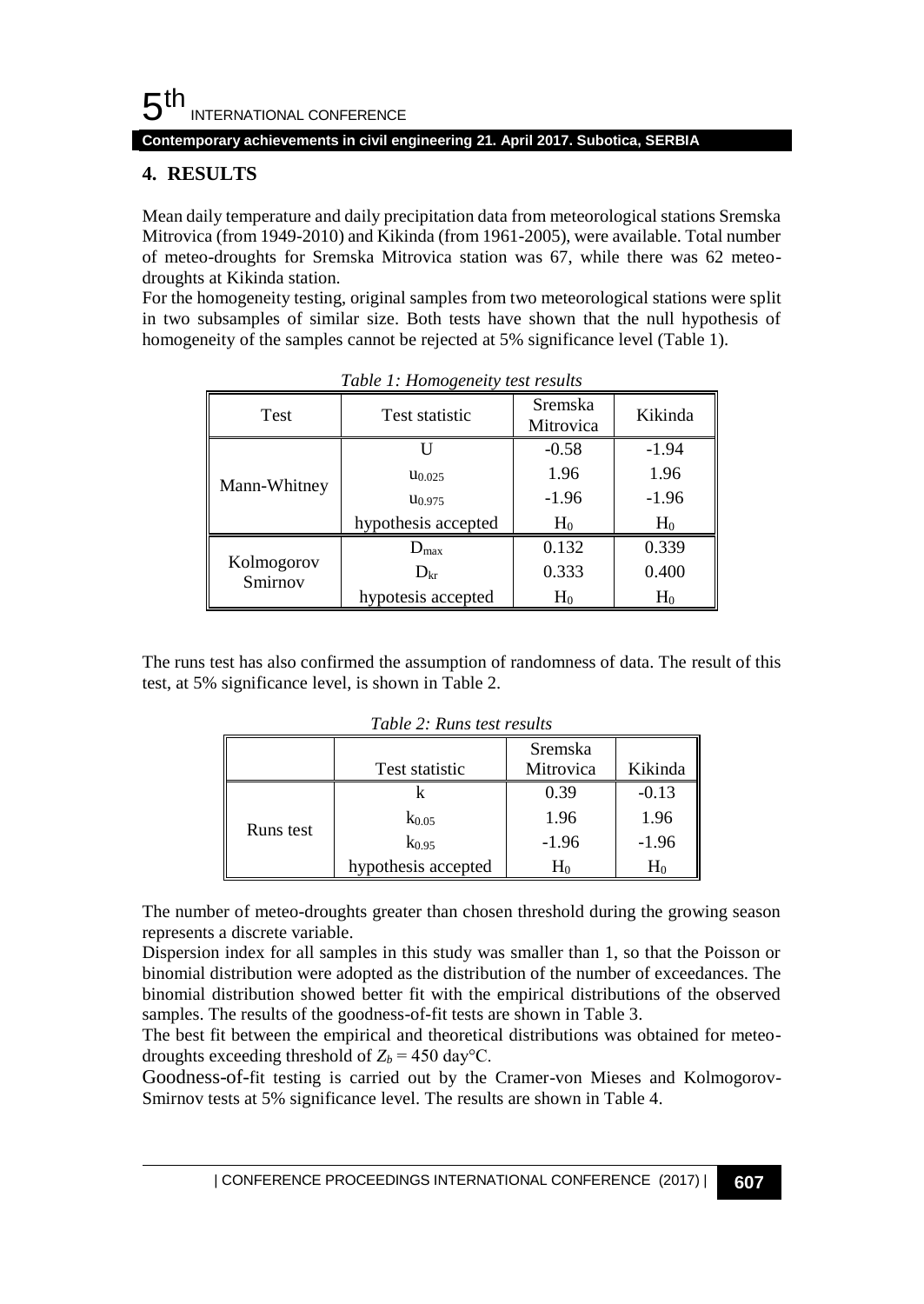#### **Савремена достигнућа у грађевинарству 21. април 2017. Суботица, СРБИЈА**

|                 |                       | Sremska   |         |
|-----------------|-----------------------|-----------|---------|
| Distribution    | <b>Test statistic</b> | Mitrovica |         |
|                 | $\gamma^2$            | 9.136     | 16.588  |
| Poisson         | $\chi^2_{\rm kr}$     | 5.99      | 5.99    |
|                 | hypothesis accepted   | $H_{a}$   | $H_{a}$ |
|                 | $\mathbf{v}^2$        | 1.950     | 1.619   |
| <b>Binomial</b> | $\chi^2_{\rm kr}$     | 5.99      | 5.99    |
|                 | hypothesis accepted   | $H_0$     | $H_0$   |

| Table 3: Chi-square goodness-of-fit test for the number of exceedances ( $a = 5\%)$ |  |  |
|-------------------------------------------------------------------------------------|--|--|
|                                                                                     |  |  |

|                        |              | <b>Test</b>          | Sremska        |                |
|------------------------|--------------|----------------------|----------------|----------------|
| Test                   | Distribution | statistic            | Mitrovica      | Kikinda        |
|                        |              | $N\omega_{\rm kr}^2$ | 0.462          | 0.462          |
| Cramer-von             |              | $N\omega^2$          | 0.043          | 0.039          |
| Meises                 | exponential  | accepted             | $H_0$          | $H_0$          |
|                        | Weibull      | $N\omega^2$          | 0.047          | 0.081          |
|                        |              | accepted             | H <sub>0</sub> | H <sub>0</sub> |
|                        |              | $D_{\rm kr}$         | 0.170          | 0.192          |
|                        |              | $D_{\text{max}}$     | 0.124          | 0.063          |
| Kolmogorov<br>-Smirnov | exponential  | accepted             | $H_0$          | H <sub>0</sub> |
|                        | Weibull      | $D_{\text{max}}$     | 0.049          | 0.097          |
|                        |              | accepted             | $H_0$          | $H_0$          |

| Table 4: Goodness of fit results |  |
|----------------------------------|--|
|----------------------------------|--|

The distribution of the maximum meteo-drought is obtained by combining the distributions of number of exceedance and level of exceedance over the threshold. In this paper combinations of the binomial with Weibull and binomial with exponential distribution are used.

The derived distribution of the maximum of meteo-drought is compared to the observed annual maxima, while there were also years with no meteo-droughts lasting at least 25 days. Therefore, the model of conditional probability was used to establish the empirical distribution of the annual maximum meteo-droughts. Distribution of maximum meteodroughts for Sremska Mitrovica and Kikinda are shown in Figure 3.

A necessary condition for the construction of design meteo-drought is finding the distribution of dry period duration *(T)* and the distribution of the mean air temperature *(y)*. The POT method is applied in the same manner as for the meteo-droughts.

Adopted threshold for the duration is  $T_b = 24$  days and for the mean air temperature  $y_b =$ 9.5°C. Combination of binomial and Weibull distribution is adopted for Sremska Mitrovica, while for the meteorological station in Kikinda representative distribution is combination of binomial and exponential distribution (Figures 4 and 5).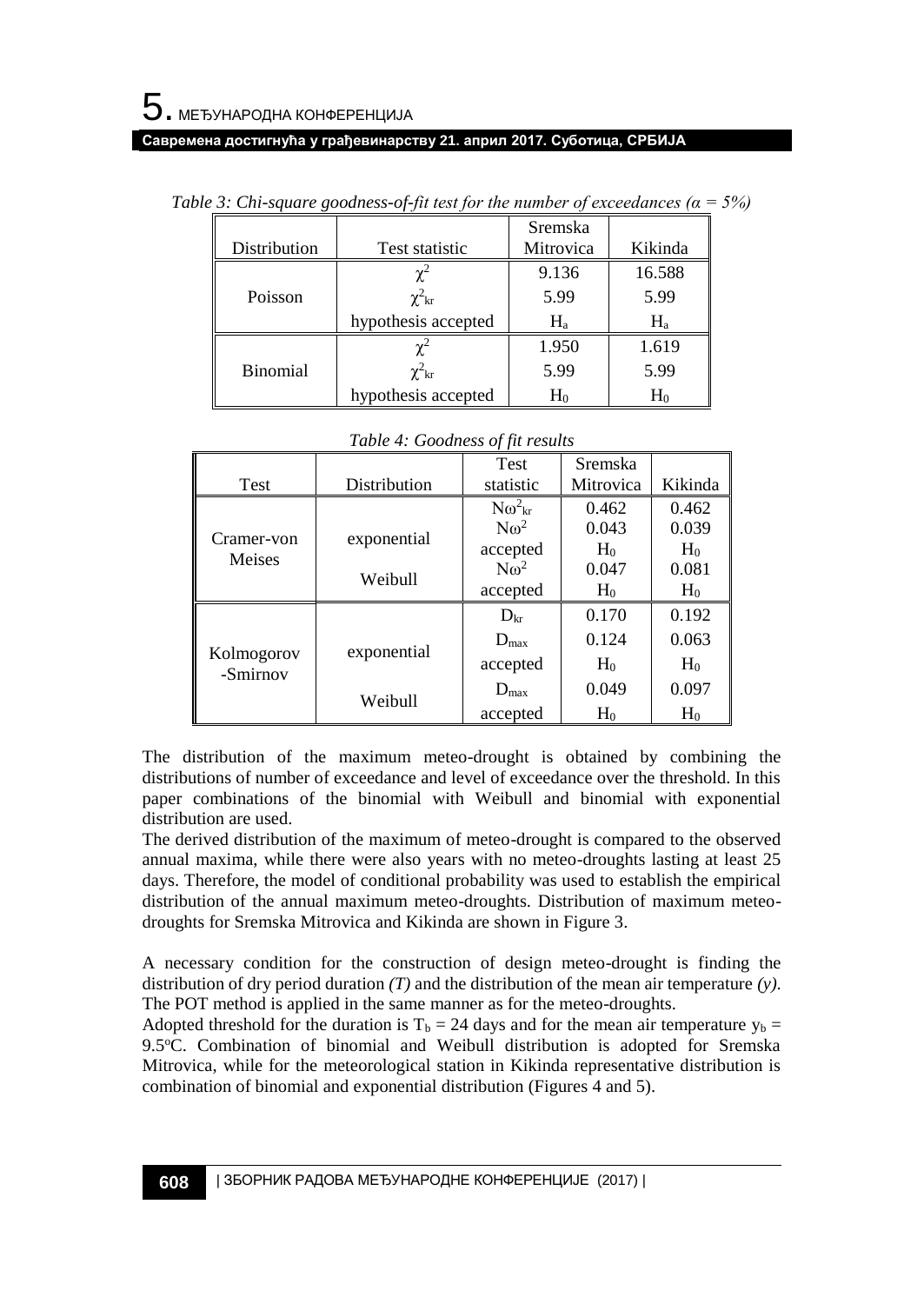# $5<sup>th</sup>$ INTERNATIONAL CONFERENCE

**Contemporary achievements in civil engineering 21. April 2017. Subotica, SERBIA**



*Figure 3: Return periods of maximal meteo-droughts* 



*Figure 4. Return periods of maximal meteo-drought duration*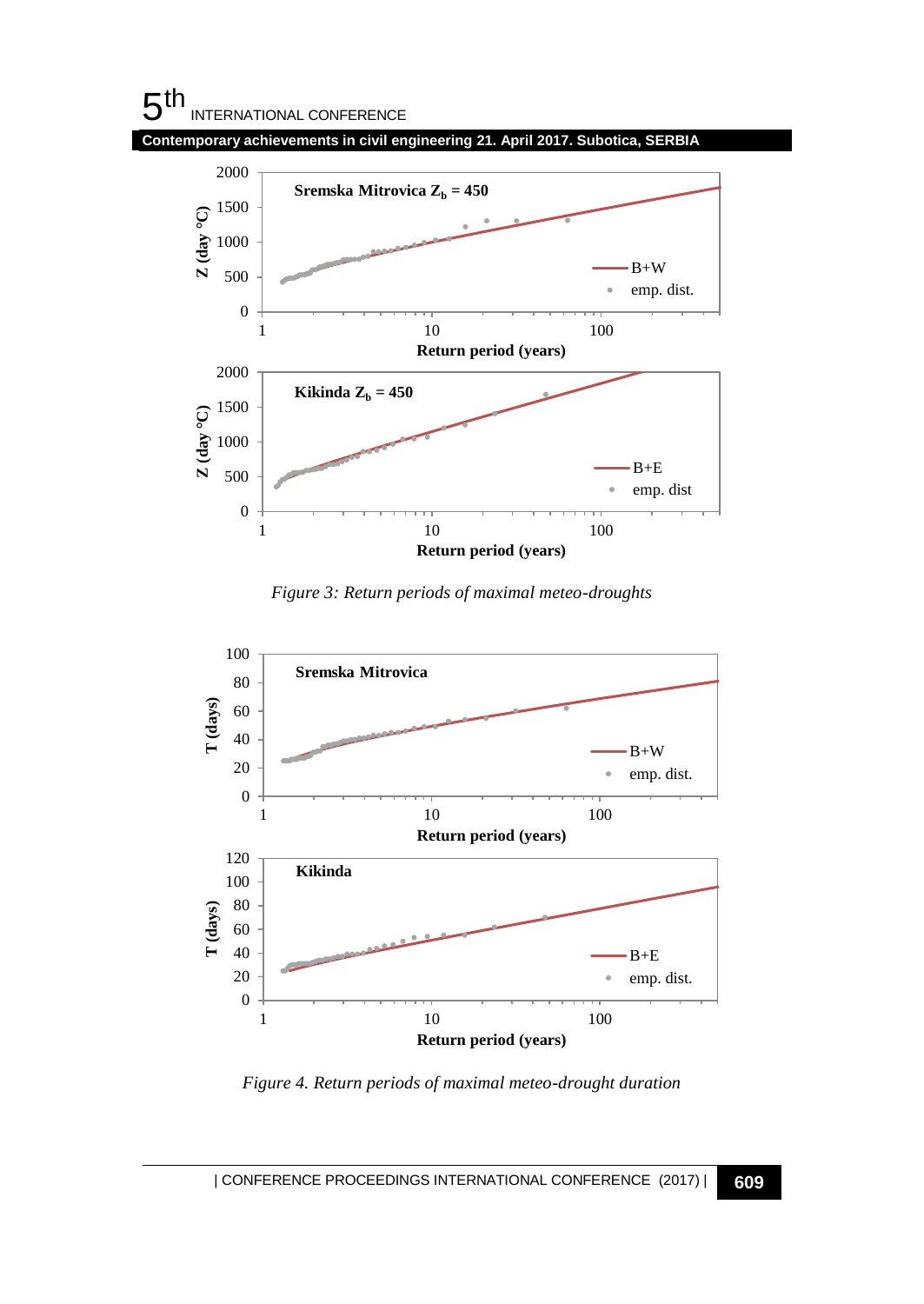**Савремена достигнућа у грађевинарству 21. април 2017. Суботица, СРБИЈА**



*Figure 5. Return periods of mean air temperatures during meteo-drought*

Based on the adopted theoretical distributions of meteo-droughts, dry period duration times and mean air temperatures, design meteo-droughts for return periods of 10, 20, 50 and 100 years are determined (Table 5).

|      |             | Sremska Mitrovica  |                    |                 |                    | Kikinda             |                     |
|------|-------------|--------------------|--------------------|-----------------|--------------------|---------------------|---------------------|
|      | $R_{\rm n}$ | $\mathbf{I}$ calc. | $Y_{\text{calc.}}$ | $Z_{\rm calc.}$ | $\mathbf{I}$ calc. | $\rm Y_{\rm calc.}$ | $\rm Z_{\rm calc.}$ |
| 0.9  | 10.0        | 46.5               | 21.7               | 1006.8          | 47                 | 20.0                | 932.9               |
| 0.95 | 20.0        | 51.1               | 21.9               | 1122.2          | 54                 | 21.3                | 1148.6              |
| 0.98 | 50.0        | 56.7               | 22.1               | 1255.1          | 61                 | 22.1                | 1358.9              |
| 0.99 | 100.0       | 60.6               | 22.2               | 1345.6          | 69                 | 23.5                | 1633.5              |

*Table 5. Design meteo-droughts*

# **5. DISCUSSION**

This paper analyzes the phenomenon of meteo-drought occurrence in the growing season for meteorological stations in Sremska Mitrovica and Kikinda in accordance with the methodology proposed by Zelenhasić and Fabian. For determination of the theoretical distributions of meteo-drought, dry period duration and the mean air temperature, peak over threshold method was applied. Combination of binomial and Weibull or exponential distribution are most suitable for describing this phenomenon. Based on the adopted theoretical distributions of meteo-droughts, dry period duration and mean air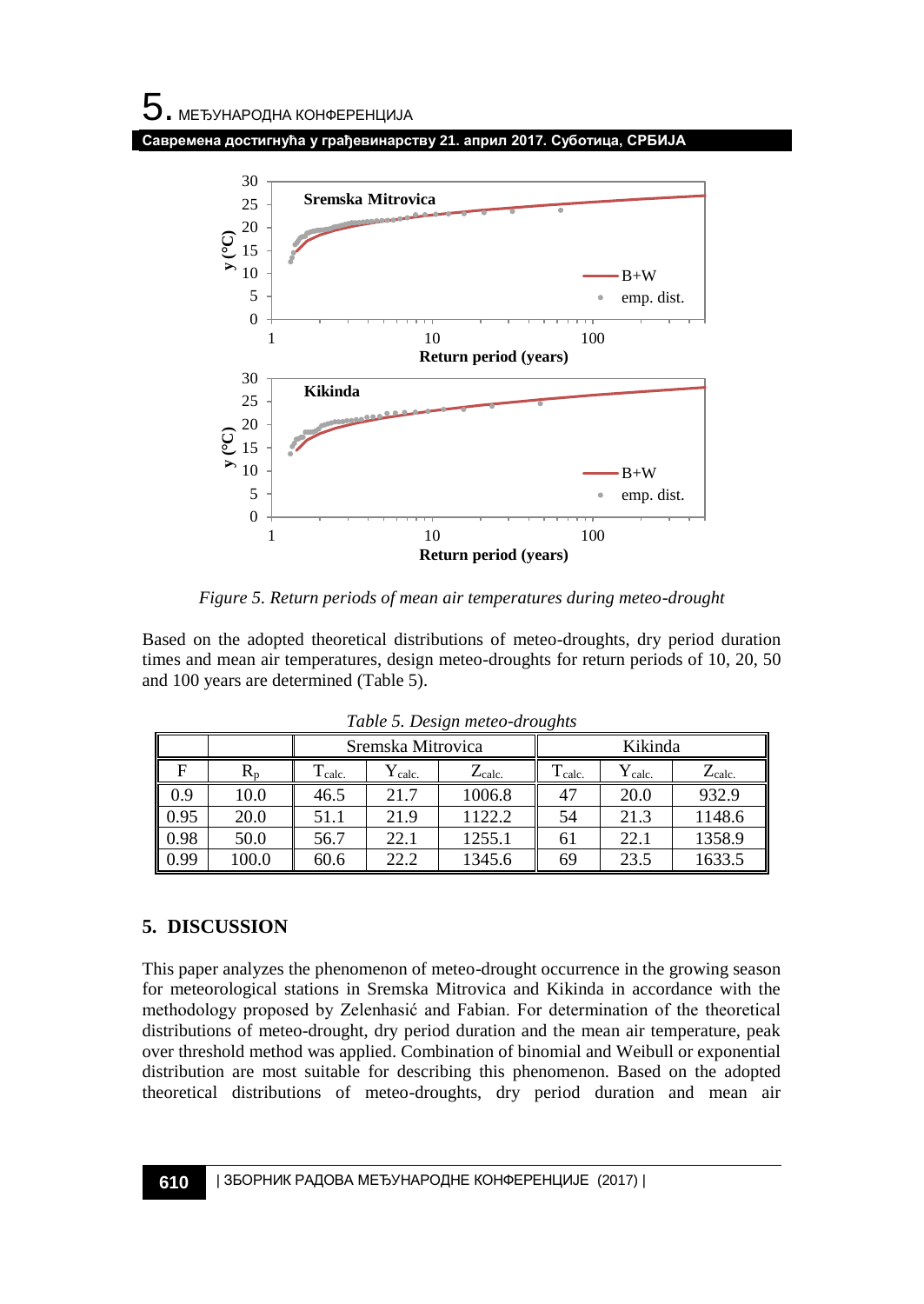#### 5 th INTERNATIONAL CONFERENCE

#### **Contemporary achievements in civil engineering 21. April 2017. Subotica, SERBIA**

temperatures, design meteo-droughts for return periods of 10, 20, 50 and 100 years are determined. Value of 450 day°C is adopted as threshold value for meteo-drought. Design meteo-droughts and adopted distribution of meteo-droughts, represents the model that in a relatively simple way describes the process of occurrence of meteo-droughts over the locality of Sremska Mitrovica and Kikinda. In order to get complete picture of the occurrence and distribution of meteo-drought over the region of Vojvodina, it is necessary to analyze data from other meteorological stations in Vojvodina.

## **ACKNOWLEDGEMENT**

This study was funded by the Serbian Ministry for Science; project TR37010 "Stormwater Drainage Systems as Part of Urban and Traffic Infrastructure".

# **REFERENCES**

- [1] A. K. Mishra and V. P. Singh, "A review of drought concepts," *Journal of Hydrology*, vol. 391, no. 1–2, pp. 202–216, Sep. 2010.
- [2] Đ. Fabian and E. Zelenhasic, "Modelling of Meteo-Droughts," *Water Resources Management*, vol. 30, no. 9, pp. 3229–3246, Jul. 2016.
- [3] Đ. Fabian, *Stohastička analiza suša u Vojvodini*, 1st ed. Subotica: Građevinski fakultet Subotica, 2015.
- [4] D. Sheskin, *Handbook of parametric and nonparametric statistical procedures*. Boca Raton: Chapman & Hall/CRC, 2004.
- [5] Plavšić J., *Analiza rizika od poplava pomoću prekidnih slučajnih procesa* (Flood risk analysis by discrete stochastic processes), PhD thesis, Faculty of Civil Engineering, University of Belgrade, 2005.

# **STATISTIČKA ANALIZA METEOROLOŠKIH SUŠA ZA SREMSKU MITROVICU I KIKINDU**

*Rezime: U radu su prikazani rezultati stohastičke analize pojave meteoroloških suša u vegetacionom periodu na osnovu podataka sa dve meteorološke stanice u Vojvodini, Sremske Mitrovice i Kikinde. Meteorološka suša je definisana kao proizvod dužine trajanja suše (period duži od 25 dana sa padavinama manjim od 5 mm/dan) i prosečne temperature vazduha tokom trajanja suše. Za formiranje stohastičkog modela pojave maksimalnih meteo-suša korišćena je teorija ekstrema sa slučajnim brojem slučajnih promenljivih, koja omogućava da se u analizu uključe sve značajne osmotrene meteo-suše. Model obuhvata Poasonov slučajni proces koji opisuje pojavu suša i izabrane raspodele verovatnoće za intenzitet meteo-suše. Na osnovu usvojenih teorijskih raspodela meteosuša, trajanja i temperature, određeni su elementi računskih meteo-suša za povratne periode 10, 20, 50 i 100 godina.*